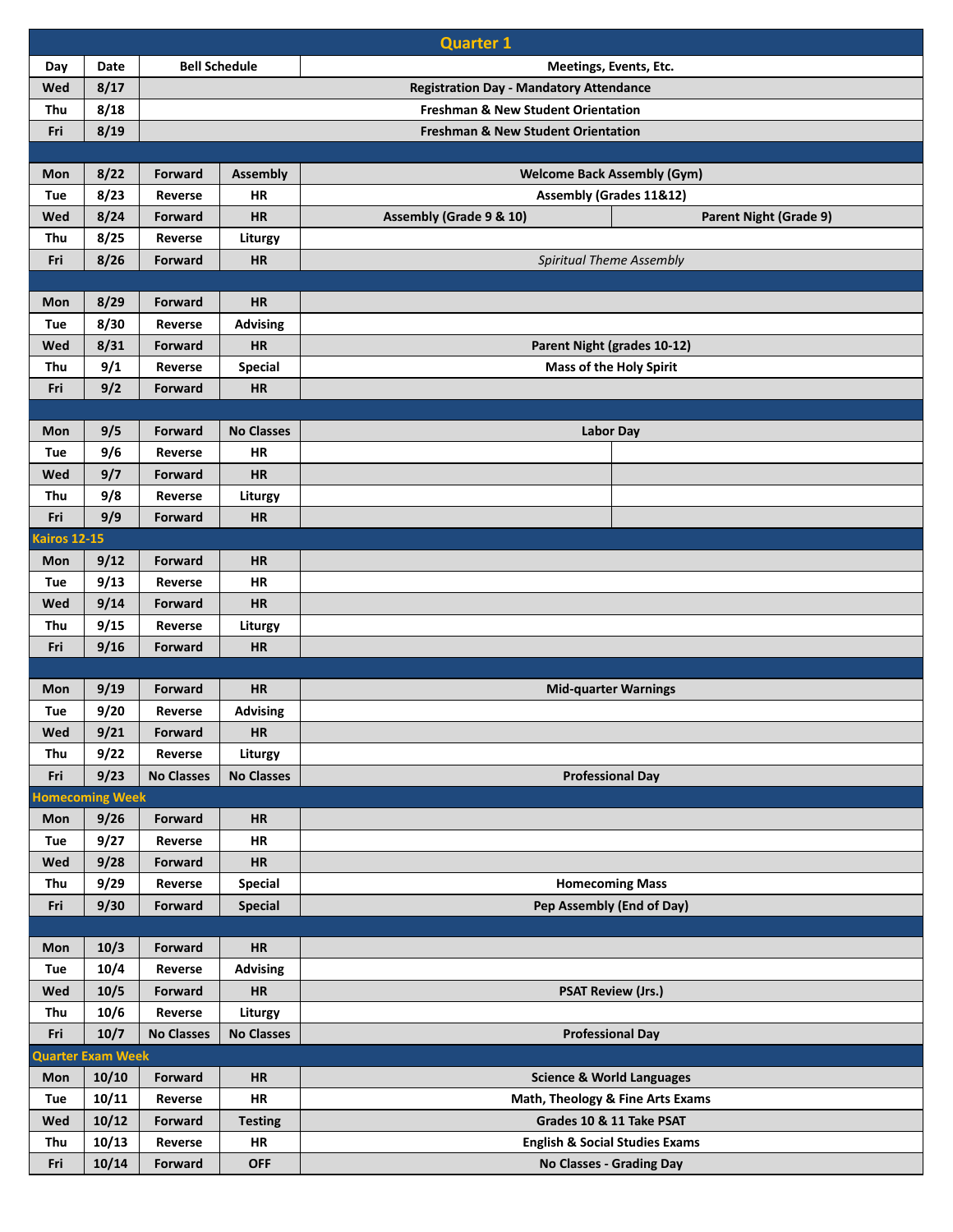|                       | <b>Quarter 2</b> |                              |                              |                                                                  |                             |  |  |  |
|-----------------------|------------------|------------------------------|------------------------------|------------------------------------------------------------------|-----------------------------|--|--|--|
| Day                   | Date             | <b>Bell Schedule</b>         |                              | <b>Meetings, Events, Etc.</b>                                    |                             |  |  |  |
| Mon                   | 10/17            | Forward                      | <b>HR</b>                    |                                                                  |                             |  |  |  |
| Tue                   | 10/18            | Reverse                      | <b>Advising</b>              |                                                                  |                             |  |  |  |
| Wed                   | 10/19            | Forward                      | <b>HR</b>                    | <b>Open House Volunteer Meeting</b>                              |                             |  |  |  |
| Thu                   | 10/20            | Reverse                      | Liturgy                      |                                                                  | Sophomore Retreat #1        |  |  |  |
| Fri                   | 10/21            | Forward                      | <b>HR</b>                    | <b>Follies Preview</b><br>Sophomore Retreat #1                   |                             |  |  |  |
|                       |                  |                              |                              |                                                                  |                             |  |  |  |
| Mon                   | 10/24            | Forward                      | <b>Special</b>               | <b>Late Start</b>                                                |                             |  |  |  |
| Tue                   | 10/25            | Reverse                      | <b>HR</b>                    |                                                                  |                             |  |  |  |
| Wed                   | 10/26            | Forward                      | <b>HR</b>                    |                                                                  |                             |  |  |  |
| Thu<br>Fri            | 10/27            | Reverse<br><b>No Classes</b> | <b>Special</b>               | Parent Teacher Conferences 4:00-7:00 p.m.                        |                             |  |  |  |
|                       | 10/28            |                              |                              | Parent Teacher Conferences 9:00-1:00 p.m.                        |                             |  |  |  |
| Mon                   | 10/31            | Forward                      | <b>HR</b>                    |                                                                  |                             |  |  |  |
| Tue                   | 11/1             | Reverse                      | <b>Special</b>               |                                                                  |                             |  |  |  |
| Wed                   | 11/2             | Forward                      | <b>Advising</b>              | <b>All Saints Day Mass</b>                                       |                             |  |  |  |
| Thu                   | 11/3             | Reverse                      | <b>Late Start</b>            | No Liturgy                                                       |                             |  |  |  |
| Fri                   | 11/4             |                              | <b>No Classes</b>            | <b>Entrance Exam</b>                                             |                             |  |  |  |
| Kairos 7-10           |                  |                              |                              |                                                                  |                             |  |  |  |
| Mon                   | 11/7             | Forward                      | <b>HR</b>                    |                                                                  |                             |  |  |  |
| Tue                   | 11/8             | Reverse                      | <b>HR</b>                    |                                                                  |                             |  |  |  |
| Wed                   | 11/9             | Forward                      | <b>HR</b>                    |                                                                  |                             |  |  |  |
| Thu                   | 11/10            | Reverse                      | Liturgy                      |                                                                  |                             |  |  |  |
| Fri                   | 11/11            | Forward                      | <b>HR</b>                    |                                                                  |                             |  |  |  |
|                       |                  |                              |                              |                                                                  |                             |  |  |  |
| Mon                   | 11/14            | Forward                      | <b>HR</b>                    |                                                                  | <b>Mid-quarter Warnings</b> |  |  |  |
| Tue                   | 11/15            | Reverse                      | Advising                     |                                                                  |                             |  |  |  |
| Wed                   | 11/16            | Forward                      | HR                           |                                                                  |                             |  |  |  |
| Thu                   | 11/17            | Reverse                      | Liturgy                      | Sophomore Retreat #2                                             |                             |  |  |  |
| Fri                   | 11/18            | Forward                      | <b>HR</b>                    | <b>Sophomore Retreat #2</b>                                      |                             |  |  |  |
| Mon                   | 11/21            | Forward                      | <b>HR</b>                    |                                                                  |                             |  |  |  |
| Tue                   | 11/22            | Reverse                      | <b>Special</b>               |                                                                  |                             |  |  |  |
|                       |                  | 11/23-11/27                  |                              | <b>All School Thanksgiving Mass</b><br><b>Thanksgiving Break</b> |                             |  |  |  |
|                       |                  |                              |                              |                                                                  |                             |  |  |  |
| Mon                   | 11/28            | Forward                      | <b>HR</b>                    |                                                                  |                             |  |  |  |
| Tue                   | 11/29            | Reverse                      | <b>Advising</b>              |                                                                  |                             |  |  |  |
| Wed                   | 11/30            | Forward                      | HR                           |                                                                  |                             |  |  |  |
| Thu                   | 12/1             | Reverse                      | Liturgy                      |                                                                  |                             |  |  |  |
| Fri                   | 12/2             | Forward                      | <b>HR</b>                    |                                                                  |                             |  |  |  |
|                       |                  |                              |                              |                                                                  |                             |  |  |  |
| Mon                   | 12/5             | Forward                      | <b>HR</b>                    |                                                                  |                             |  |  |  |
| Tue                   | 12/6             | Reverse                      | <b>HR</b>                    |                                                                  |                             |  |  |  |
| Wed                   | 12/7             | Forward                      | <b>HR</b>                    |                                                                  |                             |  |  |  |
| Thu                   | 12/8             | Reverse                      | <b>Special</b>               | All School Mass - Immaculate Conception                          | Sophomore Retreat #3        |  |  |  |
| Fri                   | 12/9             | Forward                      | <b>HR</b>                    |                                                                  | Sophomore Retreat #3        |  |  |  |
|                       | 12/12            | Forward                      | <b>HR</b>                    |                                                                  |                             |  |  |  |
| Mon                   |                  |                              |                              |                                                                  |                             |  |  |  |
| Tue<br>Wed            | 12/13<br>12/14   | Reverse<br>Forward           | <b>Advising</b><br><b>HR</b> |                                                                  |                             |  |  |  |
| Thu                   | 12/15            | Reverse                      | Liturgy                      |                                                                  |                             |  |  |  |
| Fri                   | 12/16            | Forward                      | <b>HR</b>                    |                                                                  |                             |  |  |  |
| <b>Semester Exams</b> |                  |                              |                              |                                                                  |                             |  |  |  |
| Mon                   | 12/19            | Forward                      | <b>HR</b>                    |                                                                  |                             |  |  |  |
| Tue                   | 12/20            | Reverse                      | <b>HR</b>                    | <b>Exam Review Day</b><br><b>Science &amp; World Languages</b>   |                             |  |  |  |
| Wed                   | 12/21            | Forward                      | <b>HR</b>                    | Math, Theology & Fine Arts Exams                                 |                             |  |  |  |
| Thu                   | 12/22            | Reverse                      | Special                      | <b>English &amp; Social Studies Exams</b>                        |                             |  |  |  |
|                       |                  | Christmas Break 12/23-1/2    |                              |                                                                  |                             |  |  |  |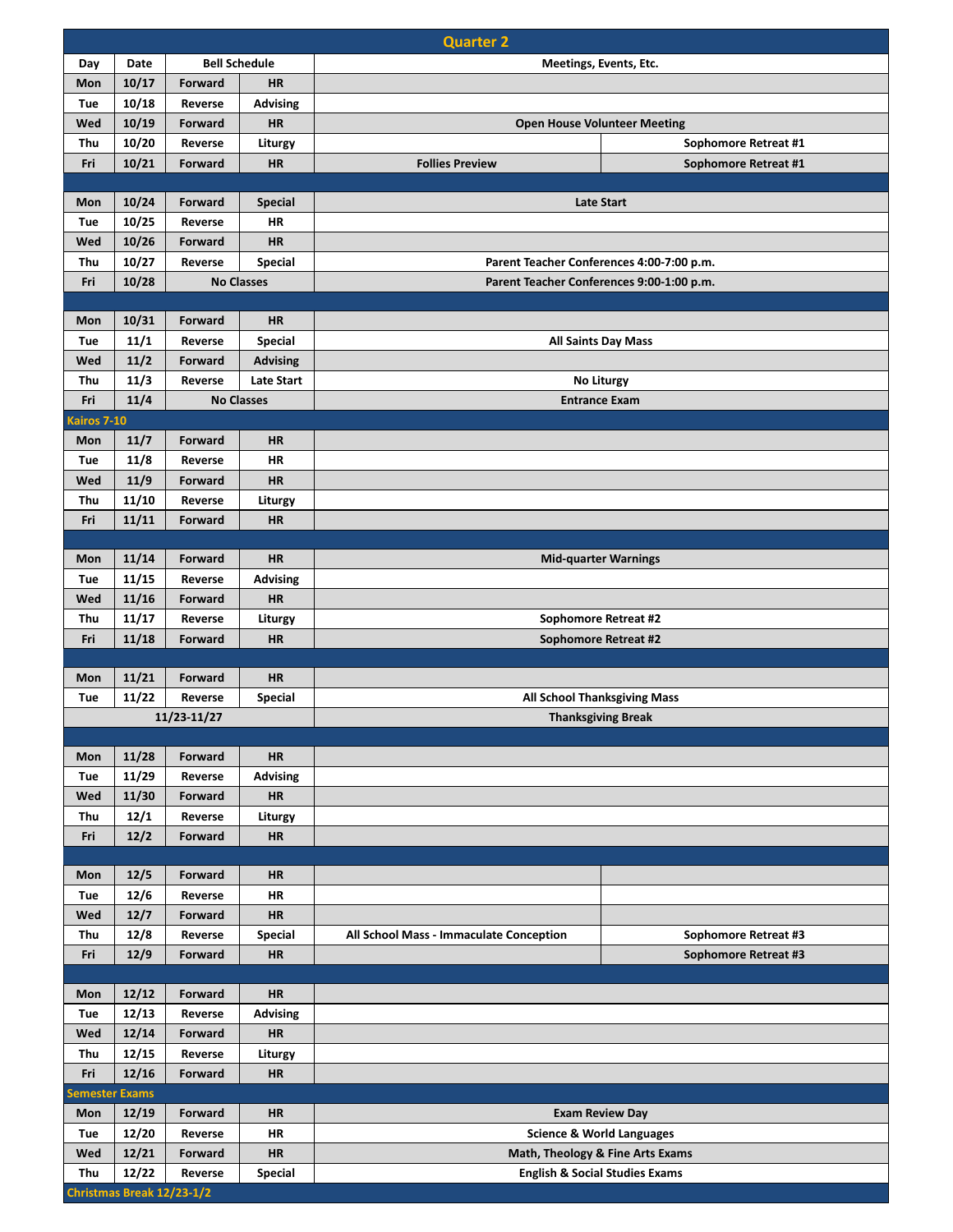|                      | <b>Quarter 3</b>             |                    |                      |                                      |                                            |  |  |
|----------------------|------------------------------|--------------------|----------------------|--------------------------------------|--------------------------------------------|--|--|
| Day                  | Date                         |                    | <b>Bell Schedule</b> | Meetings, Events, Etc.               |                                            |  |  |
| Tue                  | 1/3                          | Reverse            | HR                   |                                      |                                            |  |  |
| Wed                  | 1/4                          | Forward            | <b>Advising</b>      |                                      |                                            |  |  |
| Thu                  | 1/5                          | Reverse            | Liturgy              |                                      |                                            |  |  |
| Fri                  | 1/6                          | Forward            | HR                   |                                      |                                            |  |  |
|                      |                              |                    |                      |                                      |                                            |  |  |
| Mon                  | 1/9                          | <b>Forward</b>     | <b>HR</b>            |                                      |                                            |  |  |
| Tue                  | 1/10                         | Reverse            | HR                   |                                      |                                            |  |  |
| Wed                  | 1/11                         | Forward            | HR                   |                                      |                                            |  |  |
| Thu                  | 1/12                         | Reverse            | Liturgy              |                                      |                                            |  |  |
| Fri                  | 1/13                         | Forward            | HR                   | <b>Play Preview</b>                  |                                            |  |  |
|                      |                              |                    |                      |                                      |                                            |  |  |
| Mon                  | 1/16                         |                    | <b>No Classes</b>    | <b>Professional Day</b>              |                                            |  |  |
| Tue                  | 1/17                         | Reverse            | <b>Advising</b>      | <b>Course Selection</b>              |                                            |  |  |
| Wed                  | 1/18                         | Forward            | <b>HR</b>            |                                      |                                            |  |  |
| Thu                  | 1/19                         | Reverse            | Liturgy              |                                      |                                            |  |  |
| Fri                  | 1/20                         | Forward            | HR                   |                                      | <b>Food Fair</b>                           |  |  |
|                      |                              |                    |                      |                                      |                                            |  |  |
| Mon                  | 1/23                         | Forward            | <b>HR</b>            |                                      |                                            |  |  |
| Tue                  | 1/24                         | Reverse            | <b>Advising</b>      |                                      |                                            |  |  |
| Wed                  | 1/25                         | Forward            | <b>HR</b>            |                                      |                                            |  |  |
| Thu                  | 1/26                         | Reverse            | Liturgy              |                                      |                                            |  |  |
| Fri                  | 1/27                         | Forward            | HR                   |                                      |                                            |  |  |
|                      | <b>Catholic Schools Week</b> |                    |                      |                                      |                                            |  |  |
| Mon                  | 1/30                         | Forward            | Special<br>HR        | <b>Mid-quarter Warnings</b>          | <b>Catholic Schools Week Mass for Life</b> |  |  |
| Tue<br>Wed           | 1/31<br>2/1                  | Reverse<br>Forward | <b>HR</b>            |                                      |                                            |  |  |
| Thu                  | 2/2                          | Reverse            | <b>Special</b>       | <b>Freshmen Retreat</b>              |                                            |  |  |
| Fri                  | 2/3                          |                    | <b>No Classes</b>    | <b>Freshmen Retreat</b>              |                                            |  |  |
| Kairos 6-9           |                              |                    |                      |                                      |                                            |  |  |
| Mon                  | 2/6                          | Forward            | <b>HR</b>            |                                      |                                            |  |  |
| <b>Tue</b>           | 2/7                          | Reverse            | <b>Advising</b>      |                                      |                                            |  |  |
| Wed                  | 2/8                          | Forward            | HR                   |                                      |                                            |  |  |
| Thu                  | 2/9                          | Reverse            | Liturgy              |                                      |                                            |  |  |
| Fri                  | 2/10                         | Forward            | <b>HR</b>            |                                      |                                            |  |  |
|                      |                              |                    |                      |                                      |                                            |  |  |
| Mon                  | 2/13                         | Forward            | HR                   |                                      |                                            |  |  |
| Tue                  | 2/14                         | Reverse            | <b>Advising</b>      |                                      |                                            |  |  |
| Wed                  | 2/15                         | Forward            | HR                   |                                      |                                            |  |  |
| Thu                  | 2/16                         | Reverse            | Liturgy              |                                      |                                            |  |  |
| Fri                  | 2/17                         | Forward            | HR                   |                                      |                                            |  |  |
|                      |                              |                    |                      |                                      |                                            |  |  |
| Mon                  | 2/20                         | Forward            | HR                   |                                      |                                            |  |  |
| Tue                  | 2/21                         | Reverse            | HR                   |                                      |                                            |  |  |
| Wed                  | 2/22                         | Forward            | <b>Special</b>       |                                      | <b>Ash Wednesday Mass</b>                  |  |  |
| Thu                  | 2/23                         | Reverse            | Mtg. HR              |                                      |                                            |  |  |
| Fri                  | 2/24                         | Forward            | HR                   |                                      |                                            |  |  |
| <b>Quarter Exams</b> |                              |                    |                      |                                      |                                            |  |  |
| Mon                  | 2/27                         | Forward            | HR                   |                                      | <b>English &amp; Social Studies Exams</b>  |  |  |
| Tue                  | 2/28                         | Reverse            | <b>Advising</b>      | <b>Science &amp; World Languages</b> |                                            |  |  |
| Wed                  | 3/1                          | Forward            | HR                   | Math, Theology & Fine Arts Exams     |                                            |  |  |
| Thu                  | 3/2                          | Reverse            | Mtg. HR              | <b>Shared Life Prayer Service</b>    |                                            |  |  |
| Fri                  | 3/3                          |                    | <b>No Classes</b>    |                                      | <b>Grading Day</b>                         |  |  |